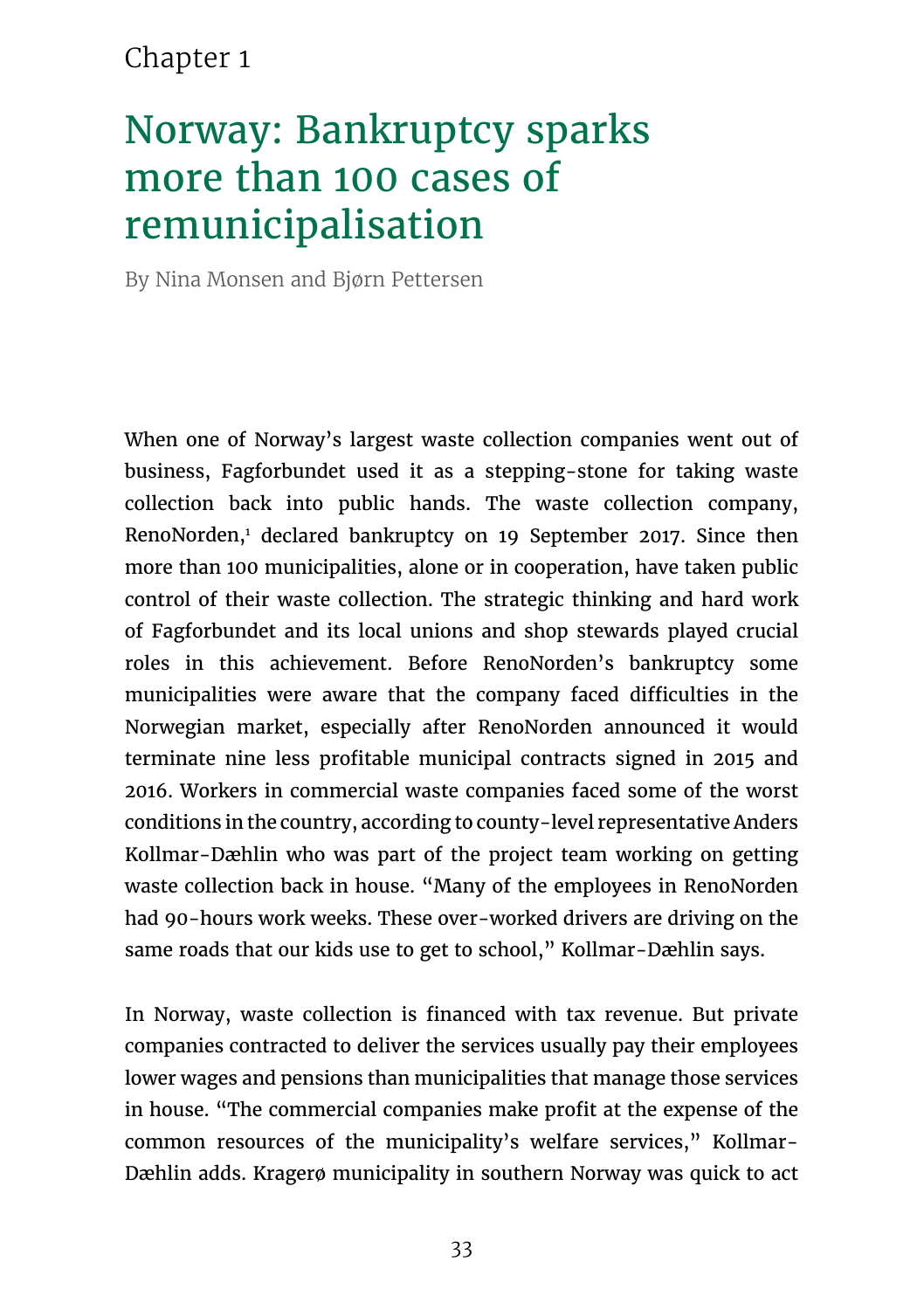and negotiated with RenoNorden to terminate its contract. It became the first municipality to take back waste collection. The result was better pay for employees and lower fees for residents (See Box II).



*Box I*

#### **Fagforbundet**

Fagforbundet, the Norwegian Union of Municipal and General Employees, is the largest trade union in Norway. The union has 370,000 members. Our members work mainly in the public sector, in local and county government and in hospitals, as well as in the private sector. Fagforbundet also represents 17,000 shopkeepers across the country.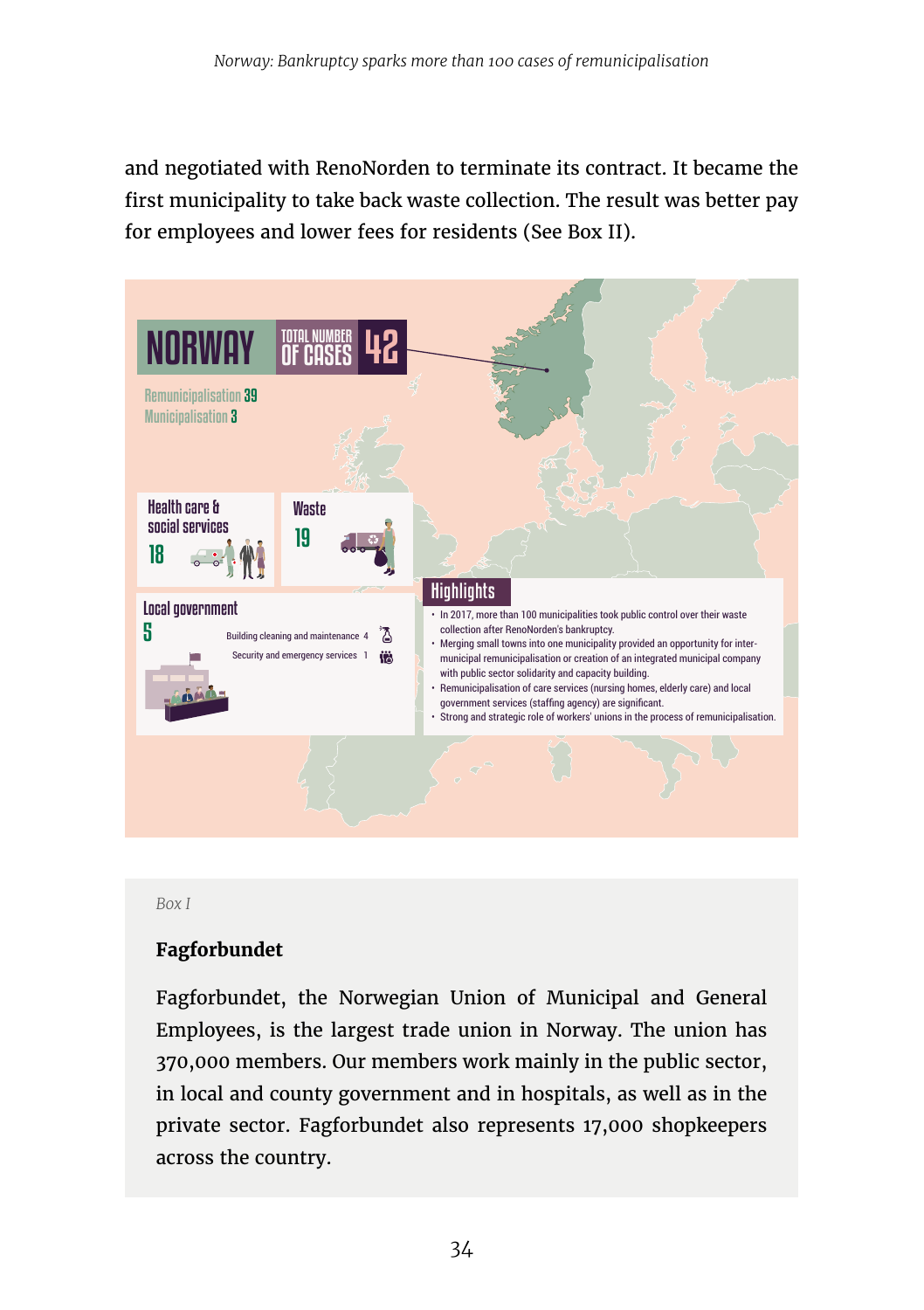## A chance for success

Fagforbundet saw the demise of RenoNorden as an opportunity to bring waste collection back into public hands in all 137 municipalities affected by the company's collapse. The day it declared bankruptcy, Fagforbundet's Secretary General Mette Nord sent a clear and direct message to local unions in the affected municipalities: "To avoid a breakdown of waste collection, the municipalities that had contracts with RenoNorden will most likely have to take over the waste collection in the short term. Our aim is to make this takeover a permanent solution." Nord underlined that Fagforbundet's competence centres, which are regional support centres on labour law and collective agreements, and county-level unions that back and support the local unions would be prepared to give support and follow-up to the remunicipalisation efforts. The union also provided assistance for financial analysis and cost calculations.

Although there had been some reporting on a possible bankruptcy, it came as a surprise to most municipalities. Some had started to consider alternatives, but the local shop stewards and union representatives were not sufficiently involved in these discussions. According to procurement regulations, municipalities can enter short-term contracts with other suppliers without tenders when a provider goes bankrupt. Some municipalities outsourced to a new private company, but most remunicipalised or even municipalised the waste collection, as they had never provided the service in house before. To aid the process, a project team of professionals from Fagforbundet's head office and a union representative from the county level went on the road to support affected unions. By February 2019, 110 municipalities had voted to remunicipalise or municipalise waste services either through inter-municipal companies or on their own.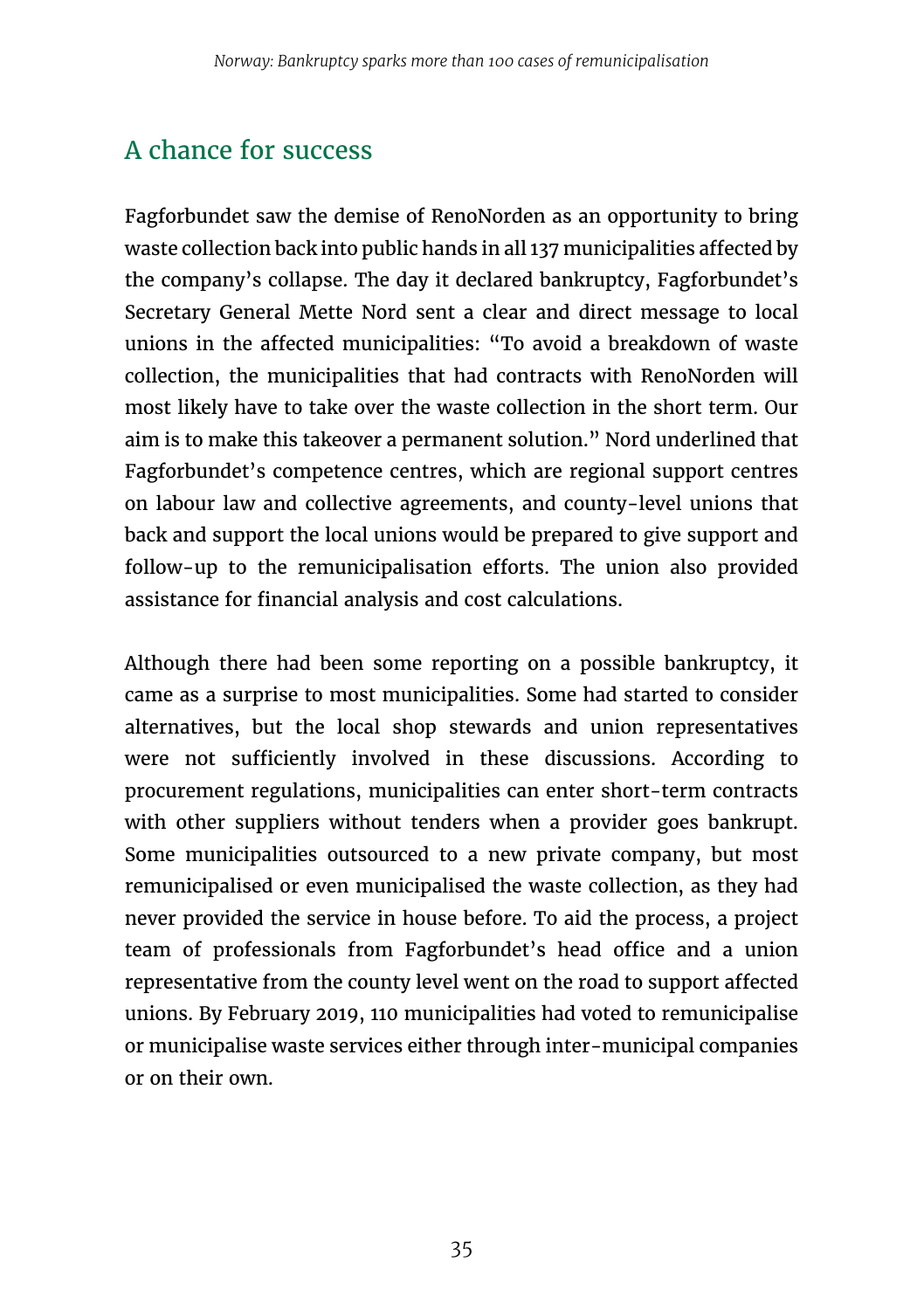# Keeping knowledge in house

There are many advantages to keeping waste collection in municipal hands. Municipalities have better democratic control and can predict costs. Municipal delivery keeps the knowledge in house, and provides decent working conditions, better pensions and training opportunities for employees. It also means equipment is put to better use and the municipality has control over recycling and how waste is used. When services are in municipal hands, it also lays a foundation for employeedriven innovation, which in turn leads to better services.

#### *Case I: Kragerø*

#### **A good-news waste collection story**

Kragerø was the first municipality to take its waste collection back into public hands in connection to RenoNorden's bankruptcy. Employees and their shop stewards were on the lookout and alerted the municipal administration that RenoNorden was not fulfilling its duties as a waste collection company. In an agreement with RenoNorden, Kragerø terminated the contract before it went out of business. After a thorough analysis, the municipality decided to take waste collection back in house.

Kragerø is ruled by a political constellation of the Labour party and its allies on the left of Norwegian politics. According to the vicemayor of Kragerø, Charlotte Therkelsen Sætersdal, the analysis showed it was more effective and cost-efficient to remunicipalise waste collection and bring it under the control of the elected local government. The fee for residents was reduced by 14 per cent after remunicipalisation, even as wages and pensions for the employees increased. The municipality saved money by avoiding expensive tendering processes and benefited from having its own full-time employees in waste collection who could also carry out duties in other areas of responsibility for the municipality.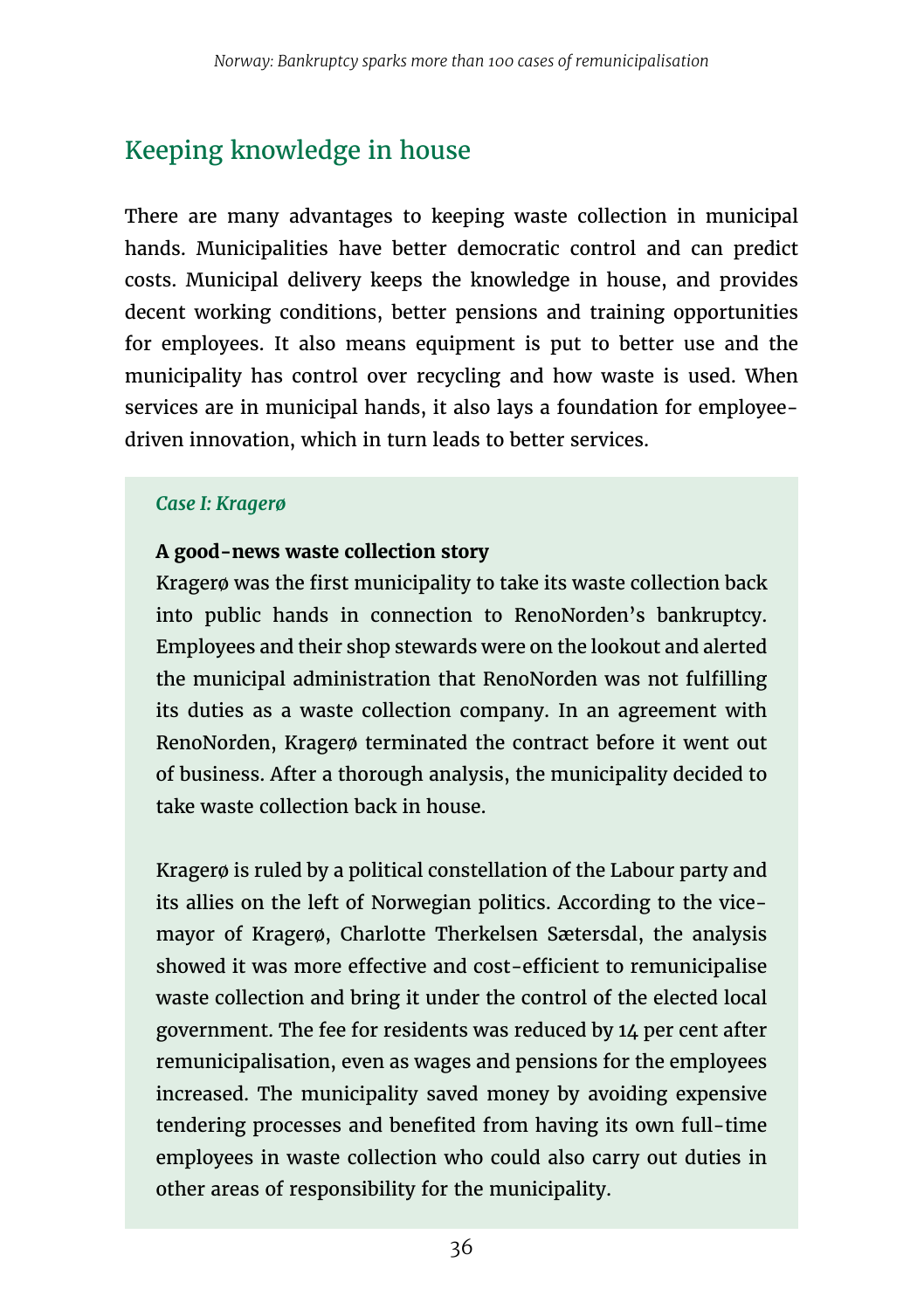In addition to better pay, employees who went from RenoNorden to the municipality as their employer are reporting improvements in their work situation. Workers without formal training are being offered support to obtain vocational education diplomas for their skills. The number of part-time workers has gone down, and workers are getting permanent contracts with more hours or fulltime positions.

"Removal of refuse and handling of waste are important tasks in society. The service should be run by an organisation with a broader mandate than making a profit," says Vice-Mayor Sætersdal.<sup>2</sup>



Morgan Martini and Kjell Arne Isnes are two of the workers who were employed directly by the municipa-<br>lity when Kragerø took over waste collection. "Now we don't have to worry whether we will have a paid job *in the future," they said to Fagforbundet's magazine Fagbladet. Byline/Photo: Morgan Andersen.*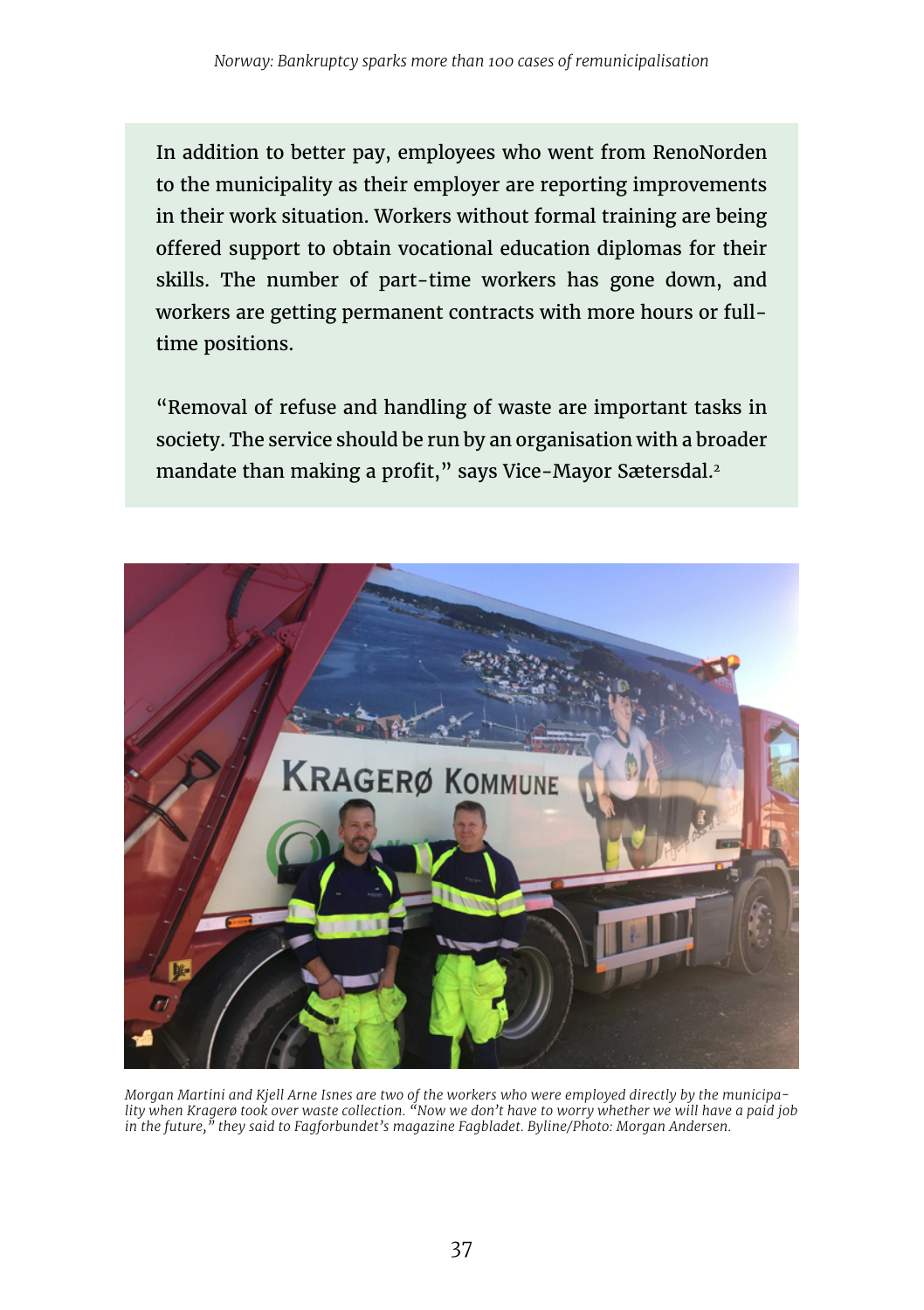## A brief overview of the Norwegian model

Norway is a system of relatively free-market capitalism combined with a comprehensive welfare state that aims to provide universal social services. This model delivers positive outcomes – Norway has high scores on a variety of social indicators. Some might think Norway's high oil income feeds the economy, but Norway channels less than three per cent of its return on oil investments into the annual state budget.

There is a high level of trust in Norwegian society, founded in social dialogue and tripartite cooperation at the national and municipal levels. Collective agreements and collective bargaining at the national level, with some local adjustments, ensure a relatively small wage gap, especially in the public sector. Small wage differences, a low unemployment rate and a high employment rate ensures strong purchasing power. Most residents pay taxes because a large part of the population works or is on a pension scheme. The combination of high private demand, fair taxation and a minimal informal economy is good for the overall economy.3

Approximately half of all employees in Norway are union members. Eighty per cent of public employees are union members, whereas less than two out of five are union members in the private sector. However, the trend in Norway, as in many European countries, is that of a decline in the number of people organised in trade unions.

*Box ll*

#### **Tripartite dialogue**

The Nordic model of tripartite dialogue and cooperation has a long tradition and has proven successful. Municipal tripartite cooperation refers to constructive cooperation between politicians, administrative leaders and trade unions. The aim is to work together to create a culture of cooperation that promotes finding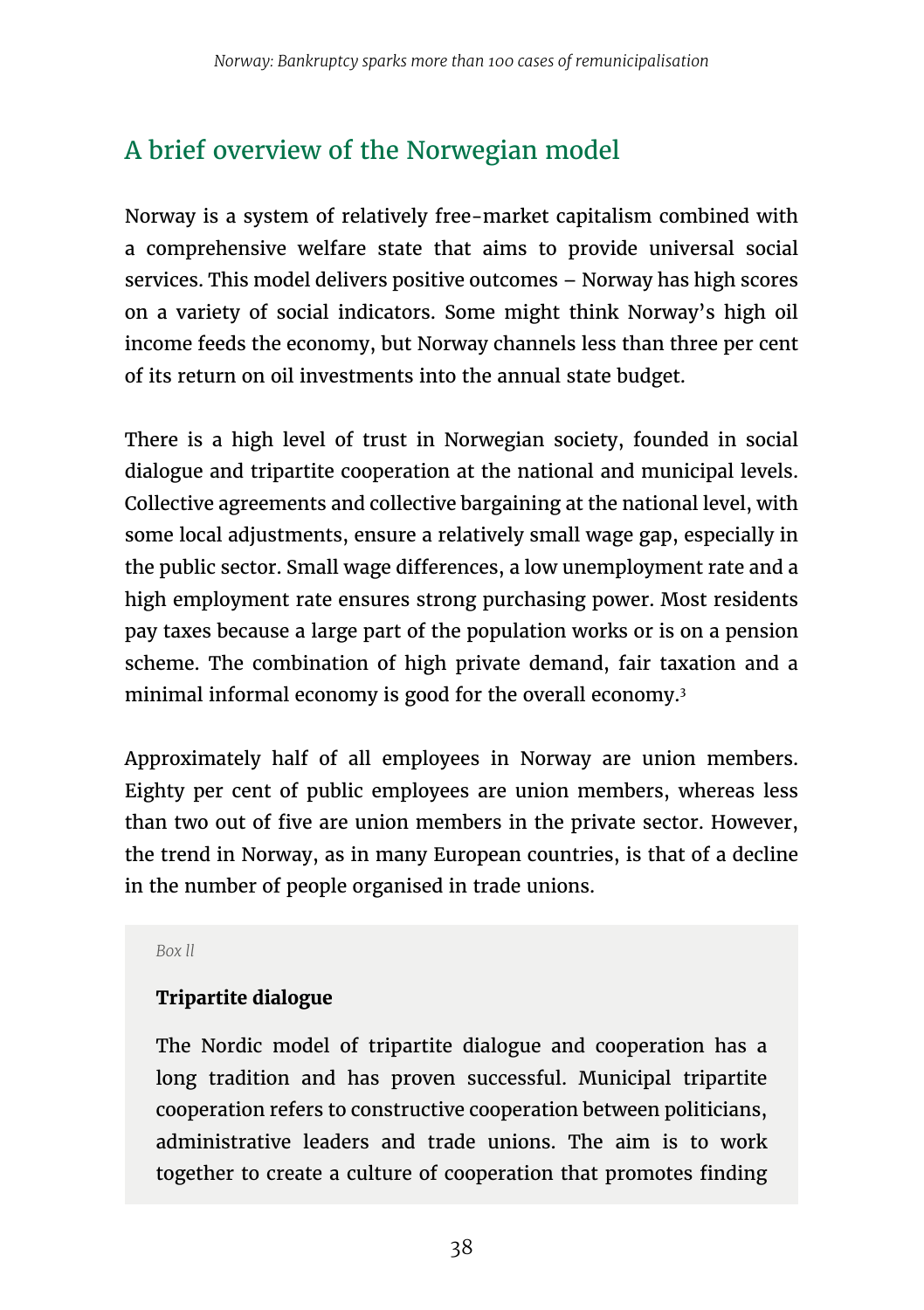the best local solutions to the specific challenges facing the municipality. By creating a forum to share ideas, suggestions from employees and other more marginal voices are brought forward and handled systematically by the management of the municipality. Local tripartite cooperation is not a formal part of political decision-making; it is merely a part of the development process. The rationale is that different views and perspectives lead to better solutions.

#### Empowered shop stewards

Fagforbundet's strength is founded on the principles of the Norwegian model, and comes from our many members, who make us the country's biggest union and ensure we have a broad representation. Our strength is what let us be proactive when RenoNord was going bankrupt, turning the situation into an opportunity for remunicipalisation. We have empowered employees, represented by trusted shop stewards and good political and administrative systems to solve workplace challenges. According to our basic agreement4 and labour regulations, shop stewards have an obligation to react when they suspect breaches of our labour regulations. In addition, Fagforbundet has shop stewards and trade union representatives at all levels of the country's administration: national, county and municipal. Fagforbundet is made up of more than 550 local branches. Each local branch is a fully functional trade union where members elect their local representative. Fagforbundet has nearly 17,000 experienced shop stewards across the country, and 18 countylevel organisations. Fagforbundet also gains strength from being under the umbrella of the Norwegian Confederation of Trade Unions.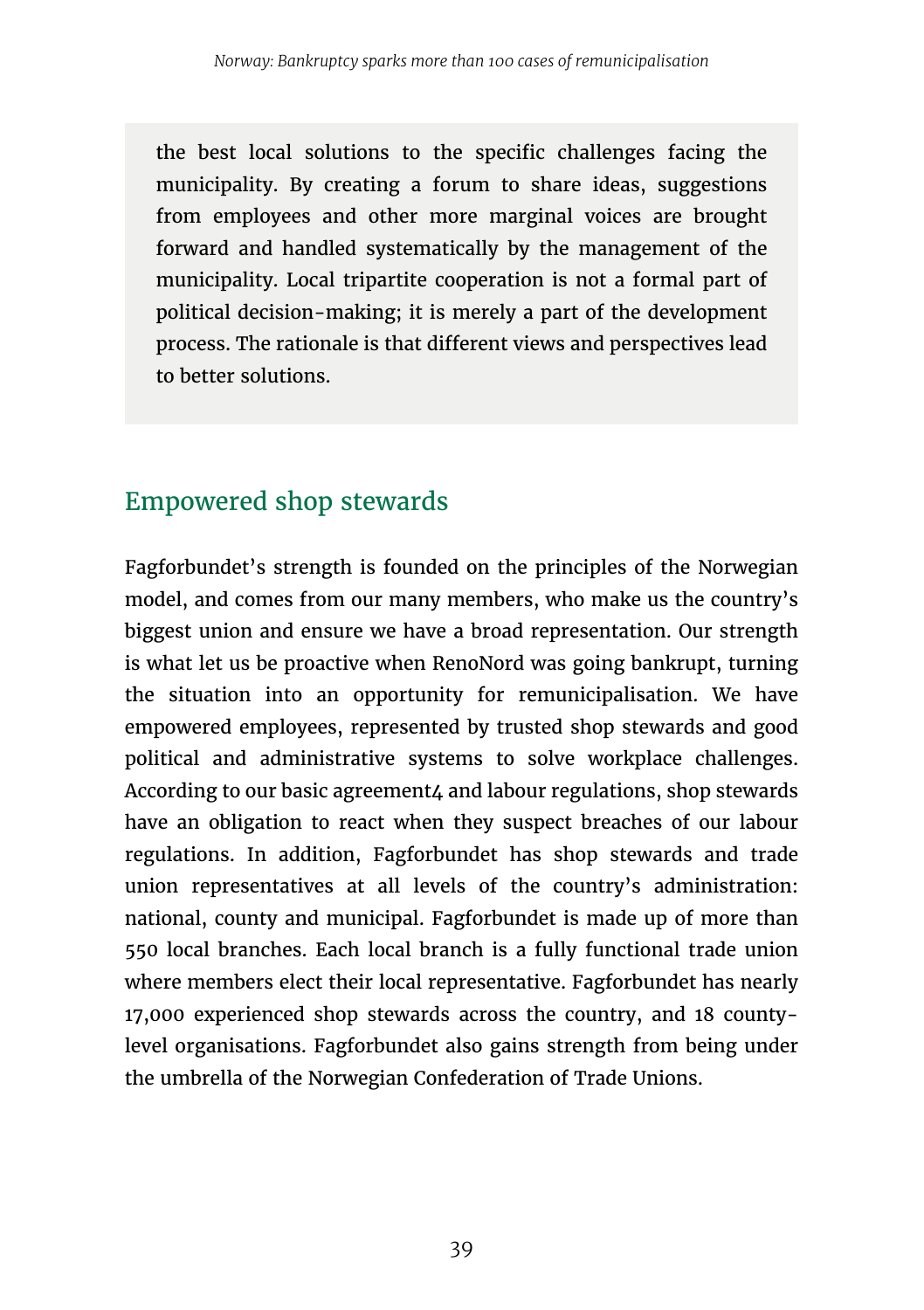## Sirkula: an inter-municipal company takes back control

Four municipalities northeast of capital city Oslo have taken waste collection back as a joint endeavour. The four municipalities co-own an inter-municipal company, Sirkula, which is responsible for handling and collecting waste from 41,000 households in the region.5

Sirkula had contracted out waste collection to RenoNorden with operations starting on 1 January 2017. By 18 January 2017, a local newspaper revealed that 800 complaints had already been received about the company's lack of services. Before RenoNorden's collapse, Sirkula already faced many challenges with the private company.

Complaints grew and RenoNorden's poor service received more local media coverage. In response to the complaints, RenoNorden simply imposed more loads and longer working hours on their employees. Eventually the Labour Inspection Authority launched an investigation and documented massive use of overtime and violations of several labour regulations. RenoNorden was denounced for violations of the Working Environment Act.

When RenoNorden went bankrupt later that year, in September 2017, the four municipal owners of Sirkula entered into a short-term contract with another private company. But Fagforbundet's aim was to end tendering and have Sirkula take over waste collection. The union worked through its local and regional branches to get the four municipalities to bring waste collection back in house.

Fagforbundet's project team of professionals from head office, along with a union representative from the county level, supported the local union and other branches of Fagforbundet. The project team held meetings with trade unions and union representatives in the four municipalities and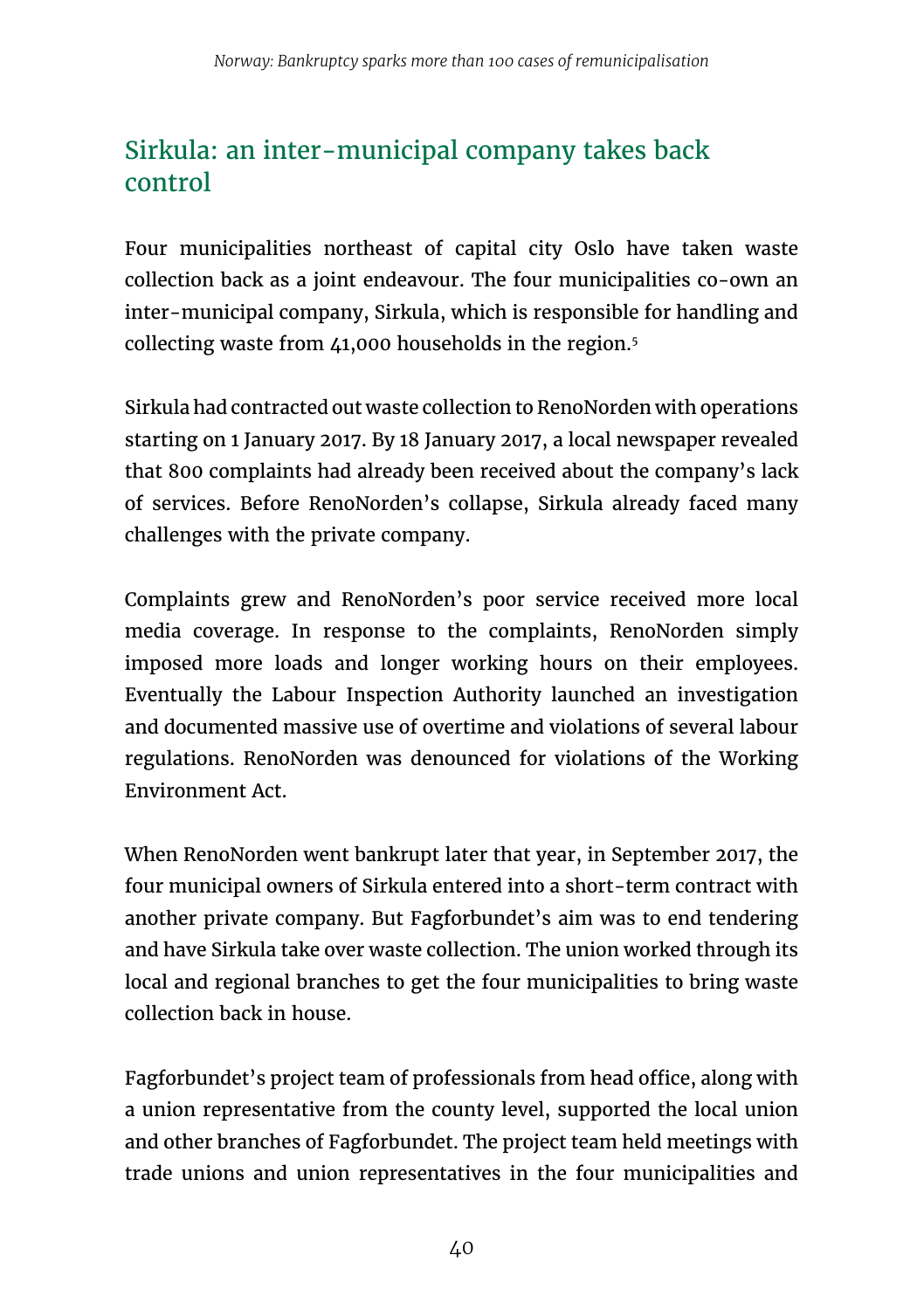ensured regular communication. The main objective was to influence the municipalities to vote against new tender processes for waste collection.

## Political influence on Sirkula owners

Local politicians in the Sirkula-owner municipalities guide the management of the company. Sirkula's structure allows the local government in each of the owner municipalities to elect a political representative to a committee, which elects the company's board of directors.

Widely sharing political, economic and professional rationales behind remunicipalisation is an important part of the strategy for taking back services in inter-municipal companies. Thus, the local trade unions, with the support of the project team, met with all the political parties. The union's county level coordinated this work and the project team ensured that local unions and union representatives were equipped with those political, economic and professional arguments. Local union representatives took advantage of the media attention on RenoNorden's breaches of labour regulations and bankruptcy, providing interviews and comments.

In April 2018, the supervisory board of Sirkula voted in favour of taking over the waste collection. Although inter-municipal companies can seem out of the control of city councils and residents, the Sirkula case shows how to ensure better democratic oversight of an inter-municipal company. It also highlights that an inter-municipal company can efficiently take over a service that the municipality has not previously delivered on its own.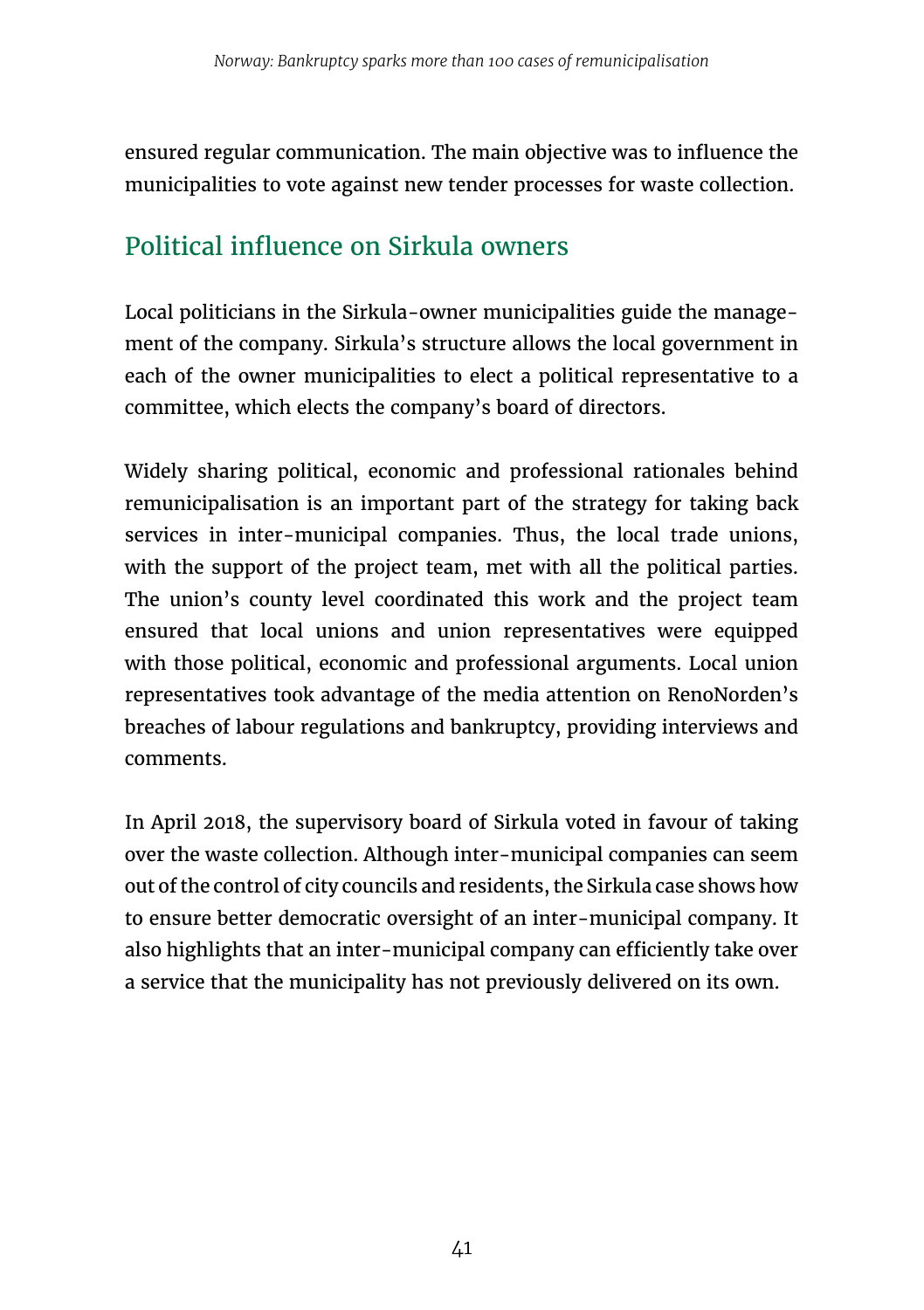## New municipalities commit themselves to remunicipalisation

A new threat, in the form of structural reforms and municipal mergers, may pave the way for privatisation by creating bigger and more attractive markets for private companies in rural regions. This may have been one of the reasons behind Norway's government – a coalition of neoliberals and conservatives – introducing an extensive structural reform in 2015.

Fagforbundet, in cooperation with allied political parties, managed to turn this neoliberal strategy to our advantage, using it to boost public sector solidarity, capacity-building and efficiency.

Initially, Fagforbundet opposed the structural reform, arguing that the policy of merging municipalities should be based on facts and referendums and should not be forced. But when parliament approved the structural reform, Fagforbundet shifted gears to focus on making municipal mergers an opportunity for remunicipalisation.

Municipalities established after the merger of smaller ones will be operating as of January 2020. Several of these new municipalities have already committed to remunicipalisation of public services. In the government's own words, one of the goals of the reform was to create "robust municipalities that can be assigned additional tasks and responsibilities."6

Opponents of the government's policies saw the reform as preparation for large-scale privatisation. But local union representatives turned the argument upside down, saying that large, robust municipalities are strong enough to provide all services on their own, without tendering to private contractors. The new municipality of Asker is an example of a municipal merger that will lead to several cases of remunicipalisation. (See Case II)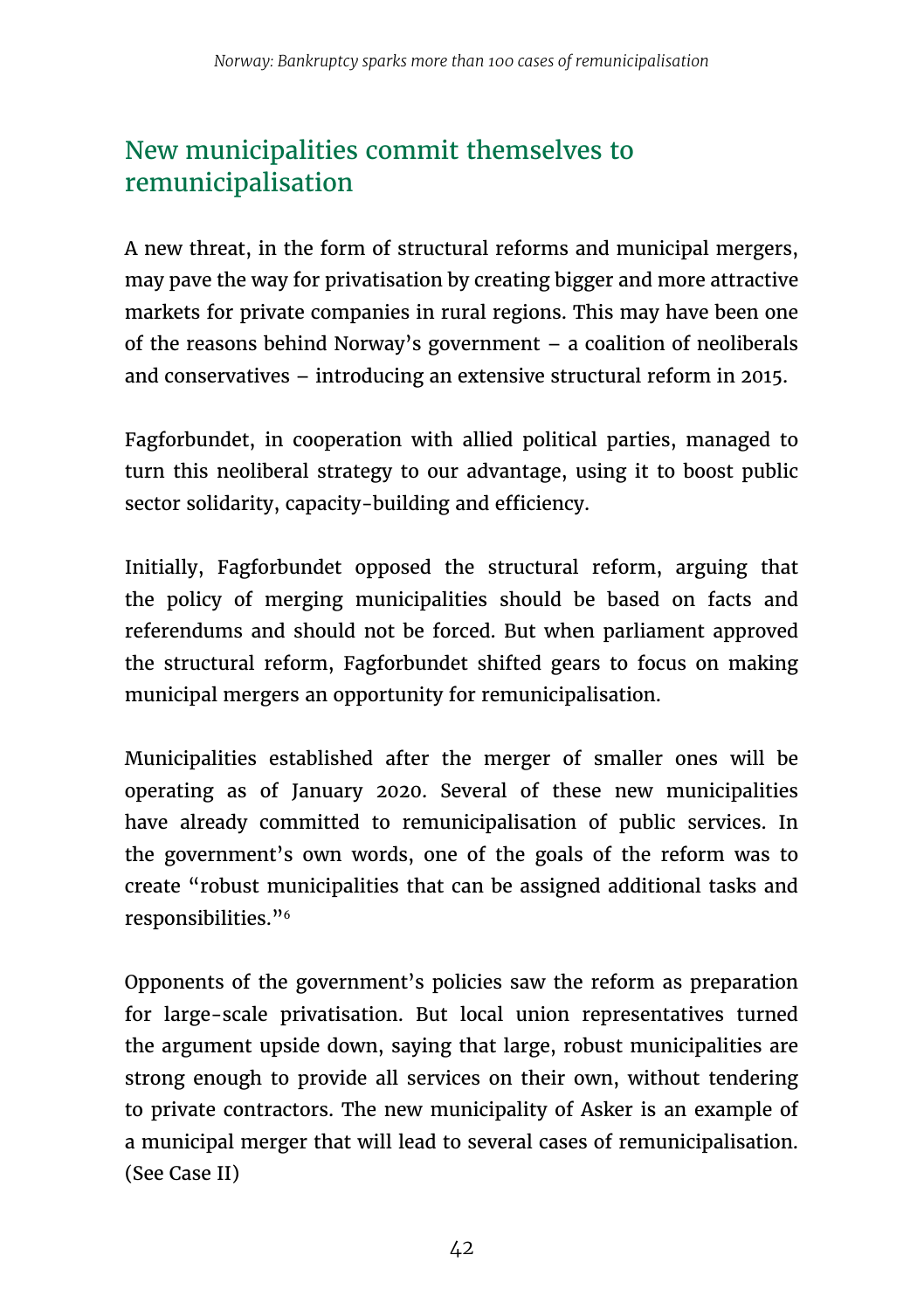#### *Case ll: New municipality of Asker takes services back into public hands*

The merger of three municipalities into the new Asker municipality will result in six inter-municipal companies closing down and widespread remunicipalisation.

The new municipality will have 90,000 inhabitants and 6,000 workers. Anders Fosen, shop steward for Fagforbundet in the current Asker municipality, is pleased that politicians have voted to shut down inter-municipal companies and take the services back into the new bigger municipality. Fosen told *FriFagbevegelse*, the Norwegian labour movement's online magazine, that the process has increased the level of trust among the workers:

"We have established a well-functioning tripartite cooperation and dialogue. The unions have come together across the three merging municipalities and we will have renewed strength in the new municipality with 6,000 workers behind us."

Six inter-municipal companies will close down. The services that will be taken over by the new municipality include water and drainage services, property management and transport. Fosen does not fear new tenders to private contractors in the new municipality:

"After the ribbon-cutting for the new municipality, I do not expect any politician to bring up controversial cases such as outsourcing and tendering of public services. If they do, it will be very damaging for the working environment and the quality of the services."7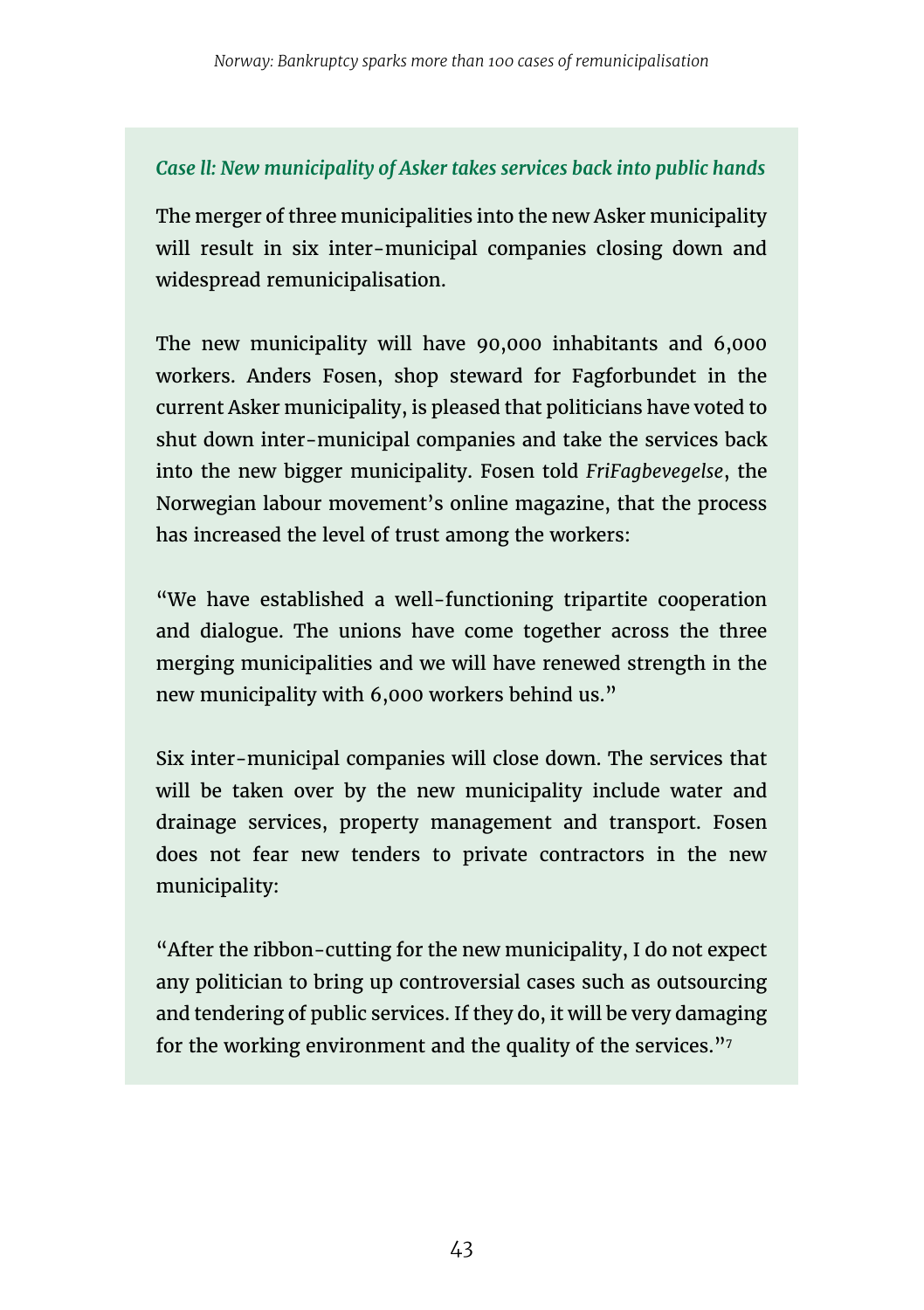## Lessons learned

The lessons learned from this situation are not restricted to cases of bankruptcy and waste collection. Fagforbundet has used the same strategy successfully in many other cases, as the example of the ongoing structural reforms in Norway shows.

Looking back, we would give ourselves and other unions the following advice:

- Make use of the skills and competence of the entire organisation at all levels
- Support the local shop steward, the local trade union and union representatives taking part in the local political processes
- Contact the employees and shop steward in the private company, regardless of their union membership, with the aim to get access to strategic and financial documents in the company
- Find out if you have any potential allies among the board of directors of the company
- Get in touch with the person responsible for the outsourced service in the administration of the municipality
- Confront local politicians with the union's viewpoints
- Use existing networks within the labour party and other political allies to influence future decisions
- Try to influence representatives from parties outside the political ally as well
- Adjust arguments to different target groups. Some key supporting arguments for remunicipalisation are more relevant to the municipality's administration, some to local politicians and some to the local union. These arguments include:

•More flexibility when service needs change

•Better democratic control

•Predictable costs

•Decent working conditions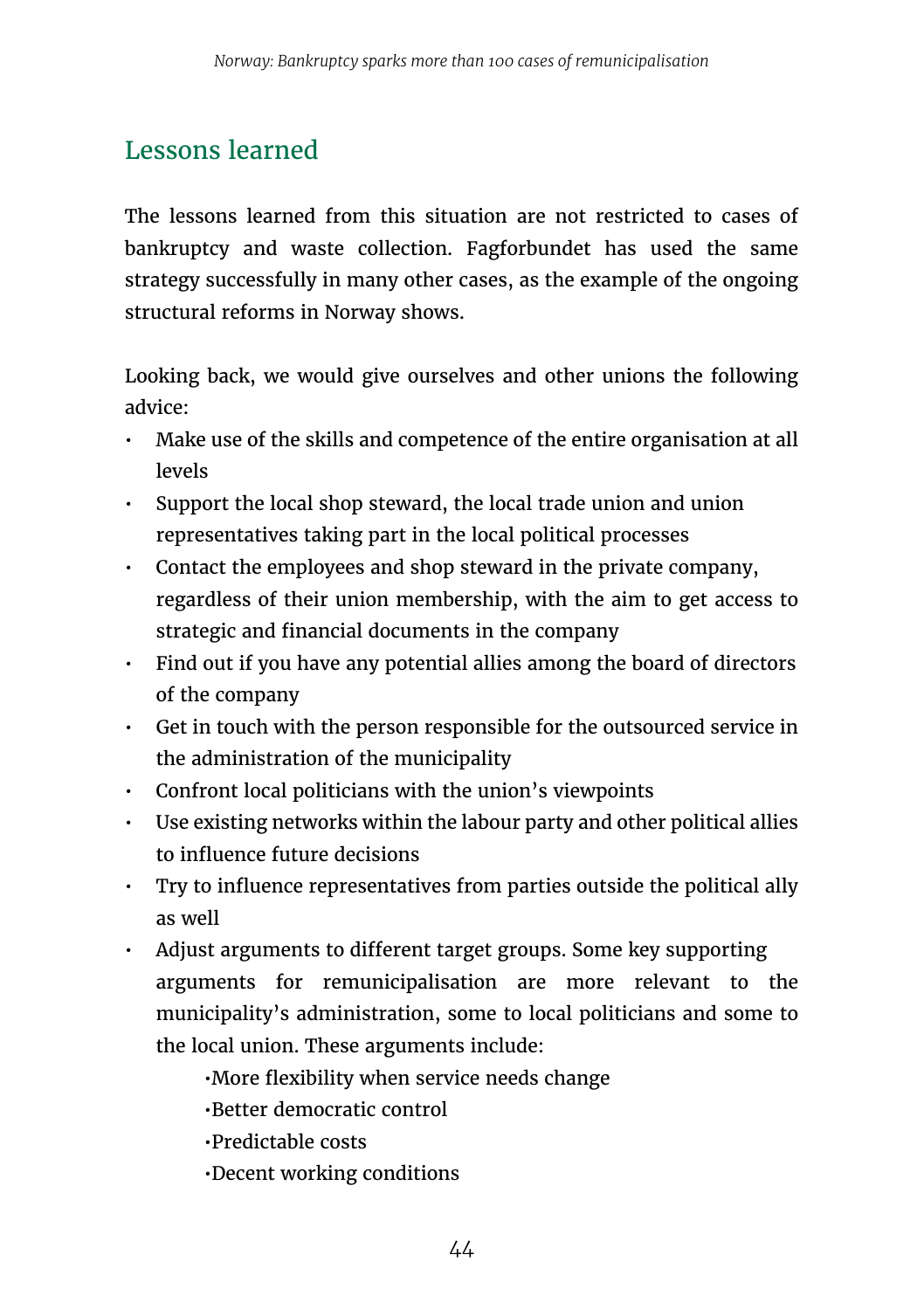•Better pay and pension

- •The ability to train and keep skilled employees
- •Better use of equipment
- •Improved environment for employee-driven innovation
- •The ability to benefit from recycling and to increase recycling rates
- Use local/regional media positively. Develop a media strategy and follow it
- Social media must be part of any media strategy
- The union's regional and/or national level must support the local union and local union representatives with relevant information and knowledge
- The union's regional and/or national level should ensure the local level has the resources it needs

#### ABOUT THE AUTHORS



*Nina Monsen is Advisor at the Restructuring Unit, Fagforbundet. She has a solid experience in Nordic cooperation, development aid and private sector investments in developing countries.*



*Bjørn Pettersen is Head of the Restructuring Unit, Fagforbundet. He has a broad experience in the management of public development programmes.*